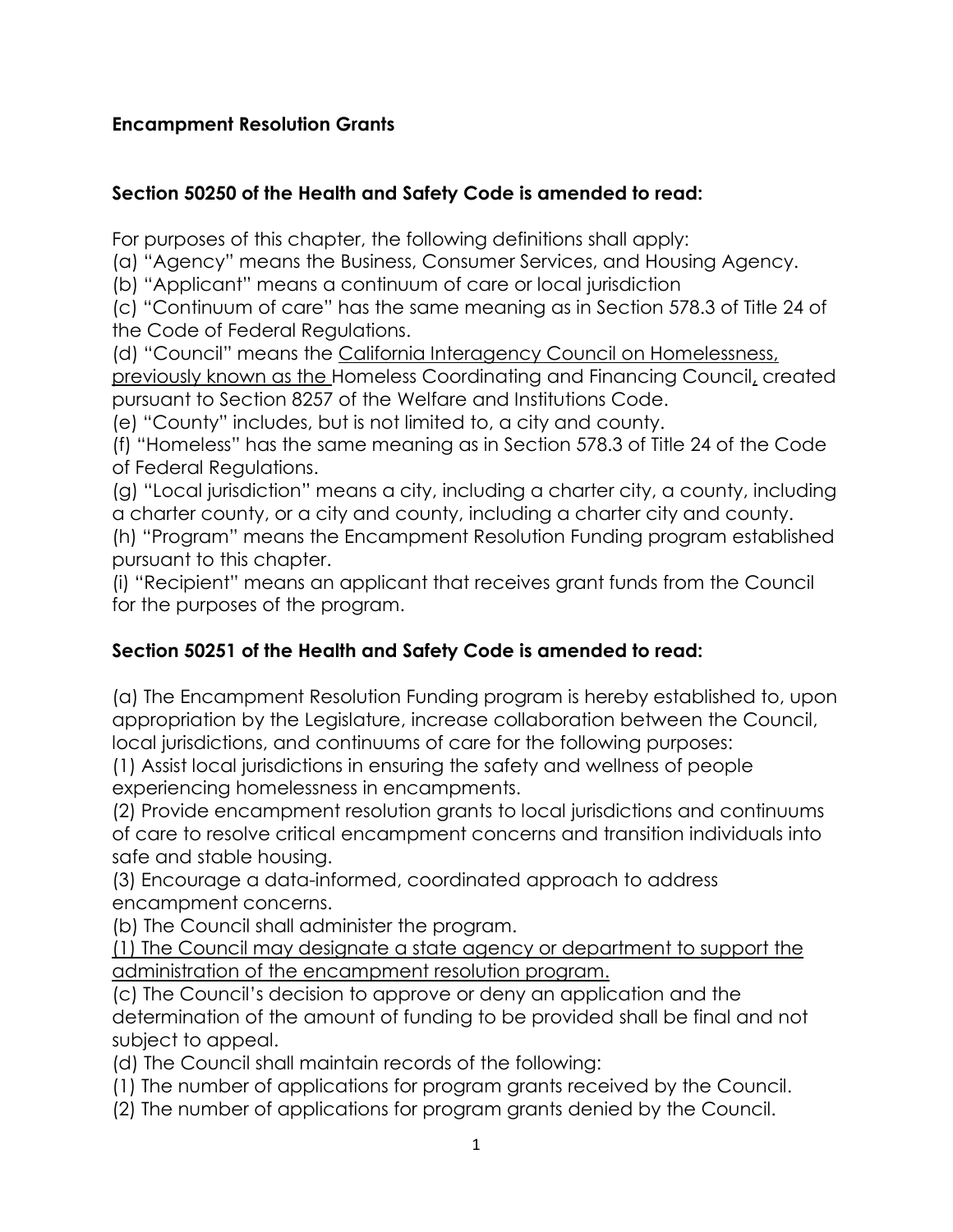(3) The name of each recipient of a program grant.

(4) The amount of funds allocated to each applicant.

(e) The Council may adopt regulations to implement this chapter. The adoption, amendment, or repeal of a regulation authorized by this subdivision is hereby exempted from the rulemaking provisions of the Administrative Procedure Act (Chapter 3.5 (commencing with Section 11340) of Part 1 of Division 3 of Title 2 of the Government Code).

# **Section 50252 of the Health and Safety Code is amended to read:**

(a) The Council shall distribute moneys appropriated in fiscal year 2021-22 for purposes of the program in accordance with this chapter.

(1) This initial distribution shall be referred to as Round 1 of the program.

(b) Except as specified in subdivision (e), the Council shall award the moneys appropriated as competitive grants to applicants to be used to support encampment resolution and rehousing efforts for local jurisdictions. Council staff shall develop and disseminate encampment resolution strategies, case studies, and learnings to local jurisdictions.

(c) Applicants may submit an application for a program grant to the Council in a form and manner specified by the Council. The application shall include, at a minimum, all of the following:

(1) Information on the number and demographics of the individuals living in the encampment that the applicant is requesting funding to help resolve.

(2) A description of why this specific encampment is being prioritized for resolution support.

(3) A description of how the applicant intends to collaborate with state and local partners to mitigate risk and address safety concerns, while ensuring a pathway for individuals living in encampments to move into safe and stable housing.

(4) A description of how the applicant intends to use these funds to connect all individuals living in the encampment to services and housing.

(5) A description of other local resources and funding streams that will be used to ensure the ongoing availability of services and housing support for people who are moved out of encampments into permanent housing.

(d) When determining grant awards, funding shall be prioritized for:

(1) Jurisdictions that can demonstrate a commitment to cross-systems collaboration and innovative efforts to resolve encampment issues, while focusing on protecting the health and well-being of the individuals living in those encampments.

(2) Jurisdictions that have 50 or more individuals living in the encampment that they are seeking to support with these funds.

(3) The intent of the Council is to award grants, to the extent feasible, to a range of applicants that represent the diversity of communities across the state, including rural, urban, and suburban communities.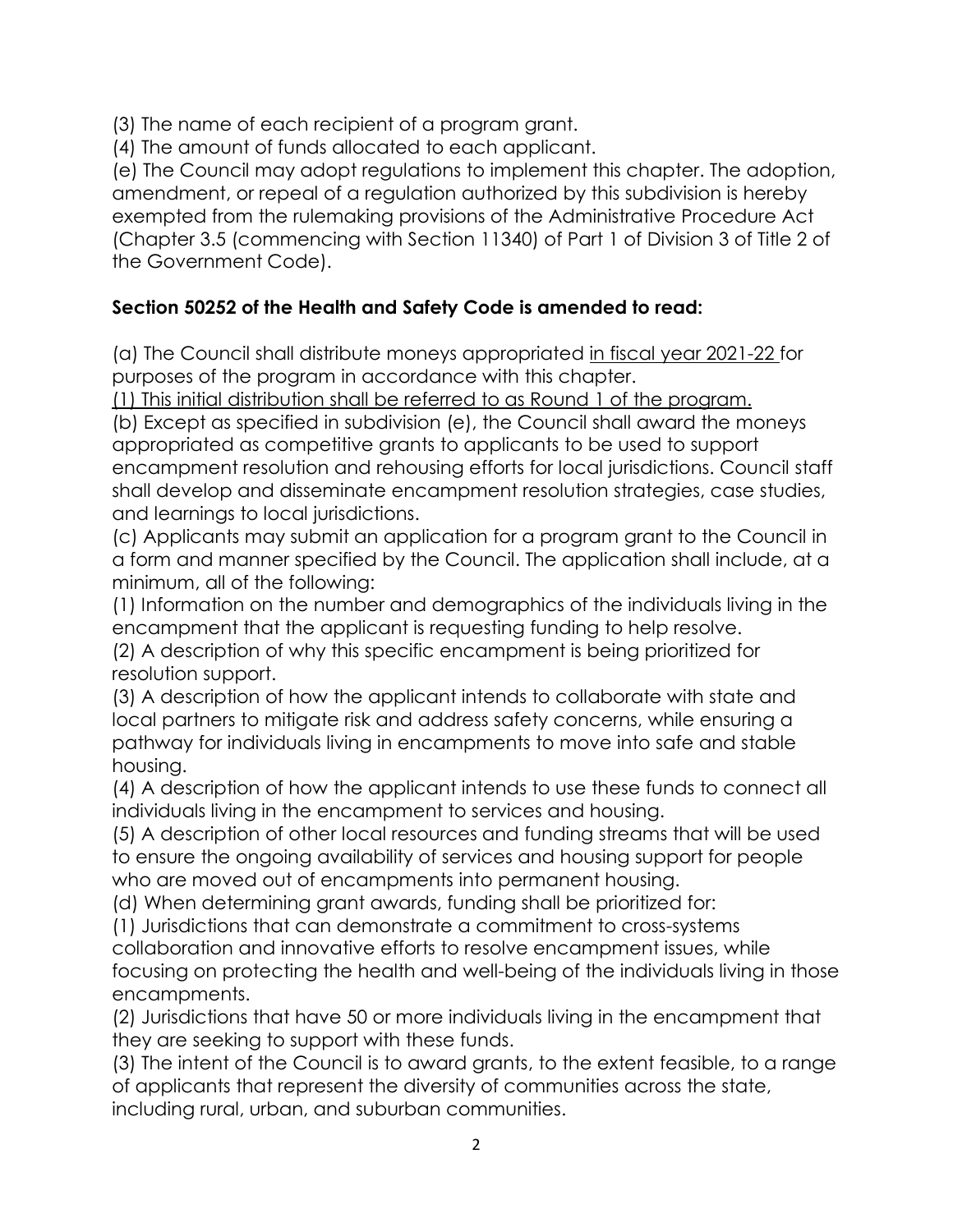(e) Of the moneys available pursuant to subdivision (a), the Council may expend up to 5 percent for administration of the program.

### **Section 50252.1 is added to the Health and Safety Code to read:**

(a) Upon appropriation by the Legislature, five hundred million dollars (\$500,000,000) of the funds administered pursuant to this chapter shall be made available for implementing Round 2 of the program, as follows:

(b) Round 2 funds shall be immediately available to fund eligible applicants from Round 1, as determined by the Council, that were not initially funded.

(1) The Council will work with eligible applicants on any programmatic improvements to the application as needed, as determined by the council, prior to allocating these funds.

(2) Any funds not allocated pursuant to subdivision (b) will be allocated as described in subdivisions (c) and (d).

(3) A program recipient shall not use funding from the program allocated under this section to supplant existing local funds for homelessness services under penalty of disallowance or reduction, or both, of future program funds, as determined by the Council.

(c) After funds are allocated pursuant to subdivision (b) above, the Council shall make the remaining funds available to eligible applicants on a rolling basis, as described below.

(1) The Council shall make an application for Round 2 of the program no later than September 1, 2022, and will accept applications and award funds on a rolling basis until June 30, 2023, or until a total of four hundred million (\$400,000,000) of the funds appropriated pursuant to subdivision (a) have been allocated, whichever occurs first.

(A) Any funds not allocated pursuant to this subdivision shall roll into the sustainability funds, as described in subdivision (d).

(2) Applicants may submit an application for a program grant to the Council in a form and manner specified by the Council. The application shall include, at a minimum, all of the following:

(A) Information on the number and demographics of the individuals living in the encampment that the applicant is requesting funding to help resolve.

(B) A description of why this specific encampment is being prioritized for resolution support.

(C) A description of how the applicant intends to collaborate with state and local partners to:

(i) Mitigate risk and address safety concerns of individuals living in encampments,

(ii) Provide a pathway for individuals living in encampments to move into safe and stable housing, and

(iii) Support connections to supportive services, including mental, behavioral, and physical health care services.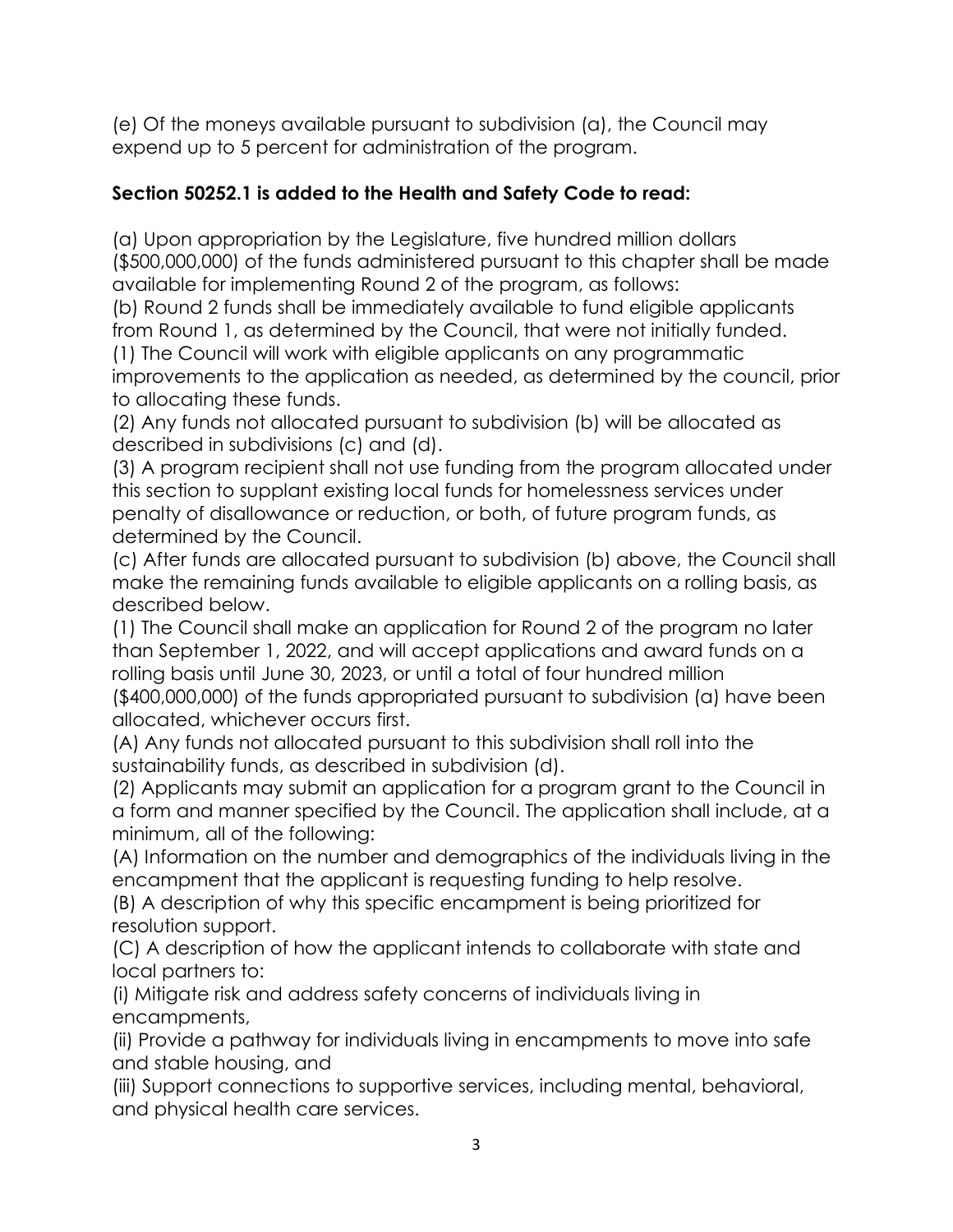(D) A description of how the applicant intends to use these funds to connect all individuals living in the encampment to services and housing.

(E) A description of other local resources and funding streams that will be used to ensure the ongoing availability of services and housing support for people who are moved out of encampments into permanent housing.

(F) Numeric goals regarding how many individuals living in encampments this program will support transitioning into temporary shelter and permanent housing.

(G) A description of how the applicant would spend additional sustainability funds, as described in subsection (d) below, to provide:

(i) Individuals that have been transitioned into temporary shelter options are connected to programs and resources to connect them to permanent housing, (ii) Individuals that have been transitioned into permanent housing options are supported to maintain their housing stability, and

(iii) Individuals the connection to sustainable supportive services, including mental, behavioral, and physical healthcare services for the individuals that have been served by this program.

(d) All of the remaining funds available pursuant to this section that are not allocated pursuant to subdivisions (b) and (c), no less than one hundred million dollars (\$100,000,000), shall be allocated to eligible recipients of the program for bonus sustainability funds. These funds shall only be available to recipients who meet their program goals and shall be used to increase permanent housing placements and sustain the housing stability and supportive services provided to individuals that have been relocated from encampments.

(1) The Council shall begin accepting applications for these sustainability funds no earlier than July 1, 2023, and will continue to accept applications and make awards to eligible applicants until all funds have been allocated.

(2) Recipients may submit an application for sustainability funds to the Council in a form and manner specified by the Council. The application shall include, at a minimum:

(A) Data on the number and demographics of the individuals that have been transitioned from living in the encampment into temporary shelter and permanent housing with these program funds.

(B) A description of how these sustainability funds will be used to increase permanent housing placements and sustain the housing stability and supportive services provided to individuals that have been relocated from encampments with these program funds.

(C) Verification that the recipient has met fiscal requirements and programmatic goals, as determined by the Council.

(e) The Council retains the right to conduct program monitoring on grantee performance and if grantees are not meeting their goals, the Council may require the grantee accept technical assistance and may limit the allowable uses of these program funds, as determined by the Council.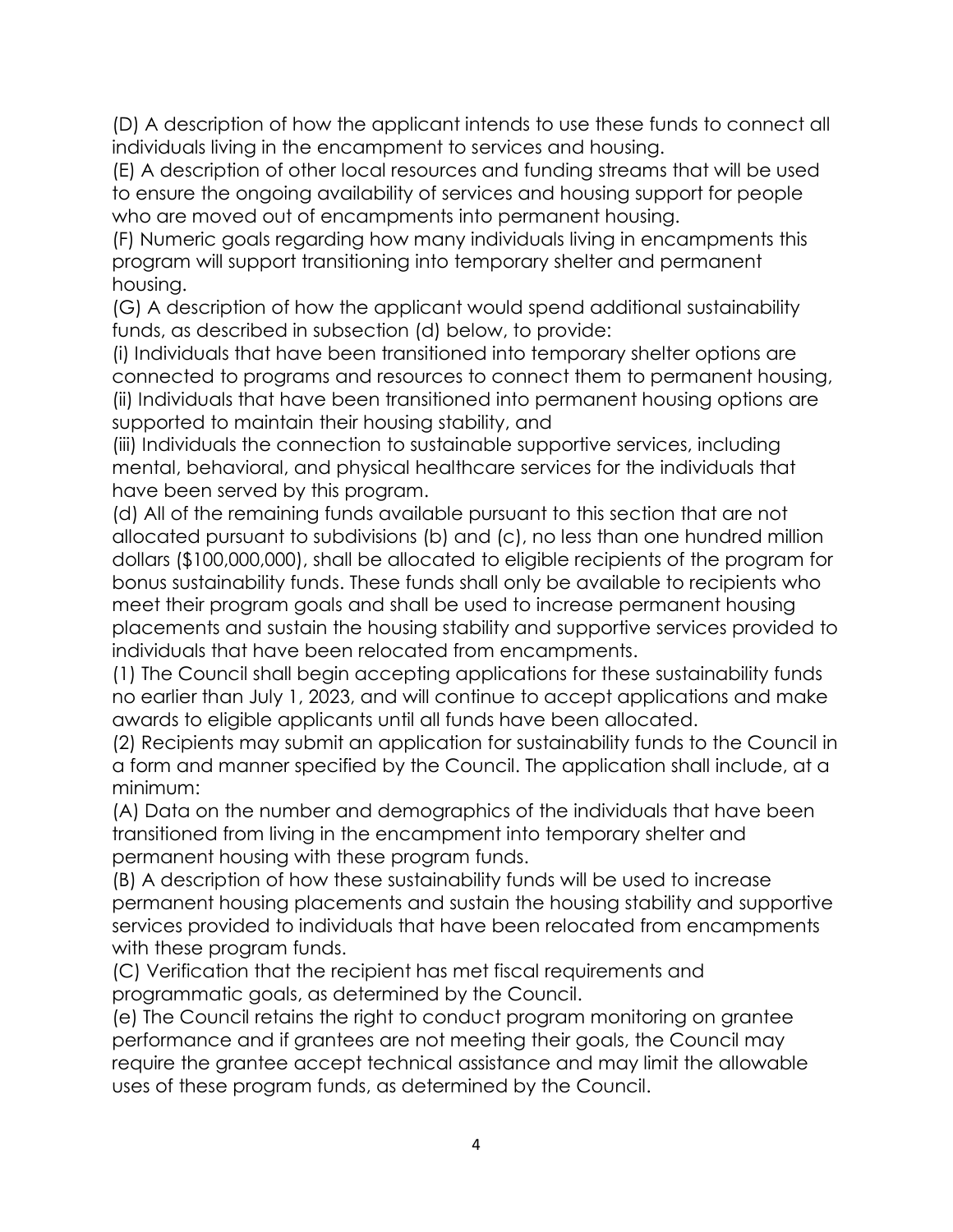(f) Of the moneys available pursuant to subdivision (a), the Council may expend up to five (5) percent for administration of the program, including capacity building and technical assistance activities in support of program goals.

## **Section 50253 of the Health and Safety Code is amended to read:**

(a) The Council shall administer Round 1 of the program in accordance with the following timelines:

(1) The Council shall make a program application available no later than October 31, 2021.

(2) Applications shall be due to the Council no later than December 31, 2021. (3) The Council shall make initial award determinations no later than March 1, 2022.

(4) If not all funds have been awarded after the first round of grant awards, the Council may accept additional applications and make additional awards until all funds have been allocated.

(b) Recipients of Round 1 funds, as described in Section 50252, and recipients of Round 2 funds described in subdivision (b) of Section 50252.1, shall expend at least 50 percent of their allocation by June 30, 2023.

(1) Recipients who fail to expend their allocated funds in compliance with this subdivision shall return to the Council no less than 25 percent of their total allocation amount for reallocation by the Council during subsequent rounds of funding.

(c) Recipients of Round 1 funds, as described in Section 50252, and recipients of Round 2 funds described in subdivision (b) of Section 50252.1, shall expend all program funds no later than June 30, 2024. Any funds not expended by this date shall be returned to the Council to be reallocated as sustainability funds for current recipients, as described in Section 50252.1(d). returned to the General Fund.

(d) Recipients of Round 2 funds, to be allocated on a rolling basis as described in subdivision (c) of Section 50252.1, shall expend at least 50 percent of their allocation by June 30, 2024.

(1) Recipients who fail to expend their allocated funds in compliance with this subdivision shall return to the Council no less than twenty-five (25) percent of their total allocation amount to be reallocated as sustainability funds for current recipients, as described in Section 50252.1(d).

(e) Recipients of Round 2 funds, as described in subdivision (c) of Section 50252.1, shall expend all program funds no later than June 30, 2025. Any funds not expended by this date shall be returned to the General Fund.

(f) Recipients of Round 2 sustainability funds, as described in subdivision (d) of Section 50252.1, shall expend at least fifty (50) percent of their allocation by June 30, 2025.

(g) Recipients of Round 2 sustainability funds, as described in subsection (d) of Section 50252.1, shall expend all sustainability program funds no later than June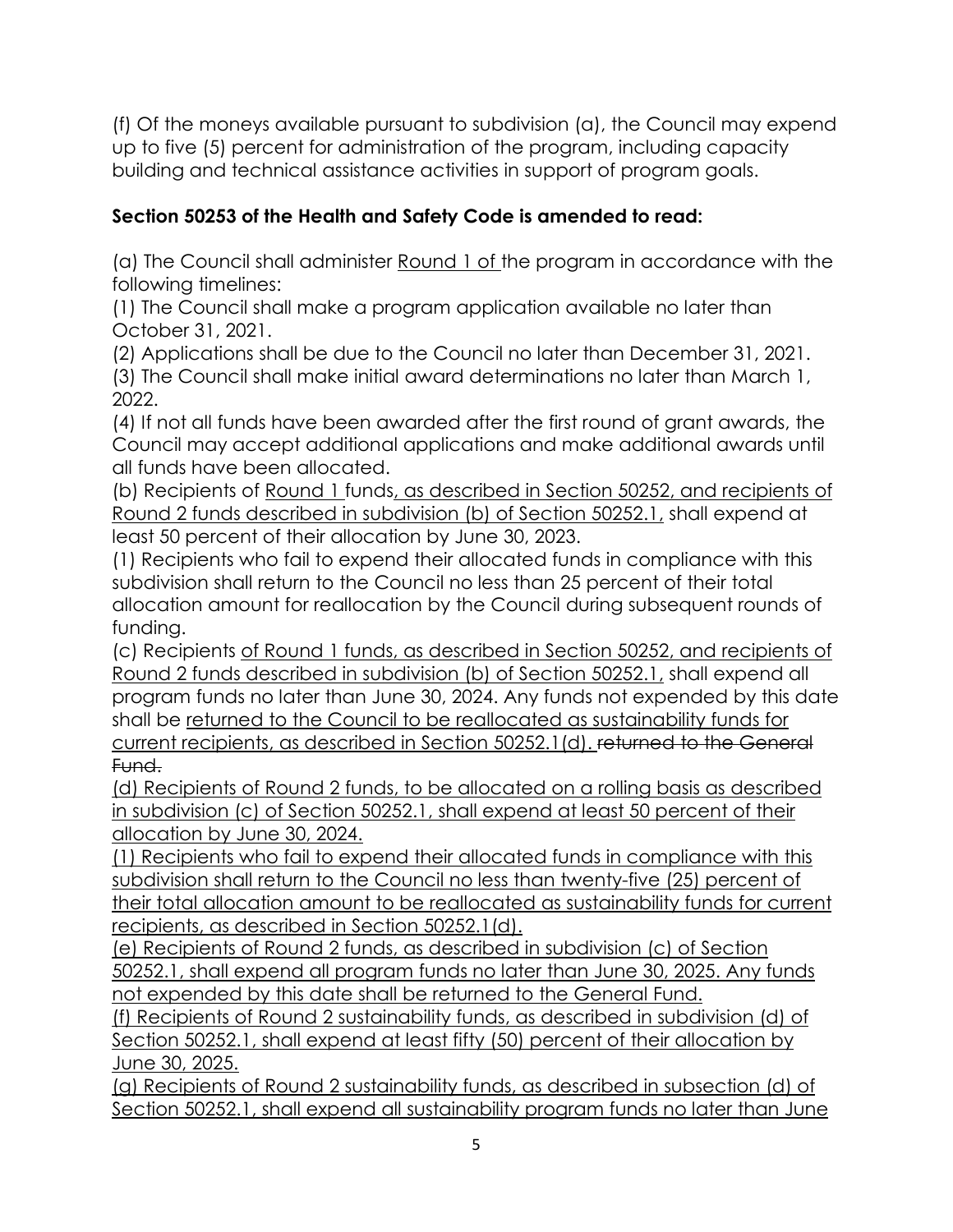30, 2027. Any funds not expended by this date shall be returned to the General Fund.

## **Section 50254 of the Health and Safety Code is amended to read:**

(a) Notwithstanding any other law, all recipients of funds pursuant to this chapter shall provide data elements, including, but not limited to, health information, in a manner consistent with state and federal law, to their local Homeless Management Information System for tracking in the statewide Homeless Data Integration System.

(b) (1) The Council shall specify the form and substance of the required data elements.

(2) The Council may, as required by operational necessity, amend or modify data elements, disclosure formats, or disclosure frequency.

(c) Any health information or personal identifying information provided to or maintained within the statewide Homeless Data Integration System pursuant to this section shall not be subject to public inspection or disclosure under the California Public Records Act (Chapter 3.5 (commencing with Section 6250) of Division 7 of Title 1 of the Government Code).

(d) For purposes of this paragraph, "health information" includes "protected health information," as defined in Part 160.103 of Title 45 of the Code of Federal Regulations, and "medical information," as defined in subdivision (j) of Section 56.05 of the Civil Code.

(e) All recipients shall provide information and products developed with grant funds on service delivery models in support of the overall program goal to mitigate risk and address safety concerns in encampments, while ensuring a pathway for individuals living in encampments to move into safe and stable housing, in a format and timeframe specified by the Council.

(f) The Council shall evaluate the data and outcomes reported by recipients to assess efficacy of programs and identify scalable best practices for encampment resolution that can be replicated across the state.

(g) The Council shall report to the chairs of the relevant fiscal and policy committees in both houses on the outcomes, learnings, and best practice models identified through this program. The report shall be submitted in compliance with Section 9795.

(h) For purposes of implementing this chapter, contracts entered into or amended shall be exempt from all of the following:

(1) Chapter 6 (commencing with Section 14825) of Part 5.5 of Division 3 of Title 2 of the Government Code.

(2) The personal services contracting requirements of Article 4 (commencing with Section 19130) of Chapter 5 of Part 2 of Division 5 of Title 2 of the Government Code.